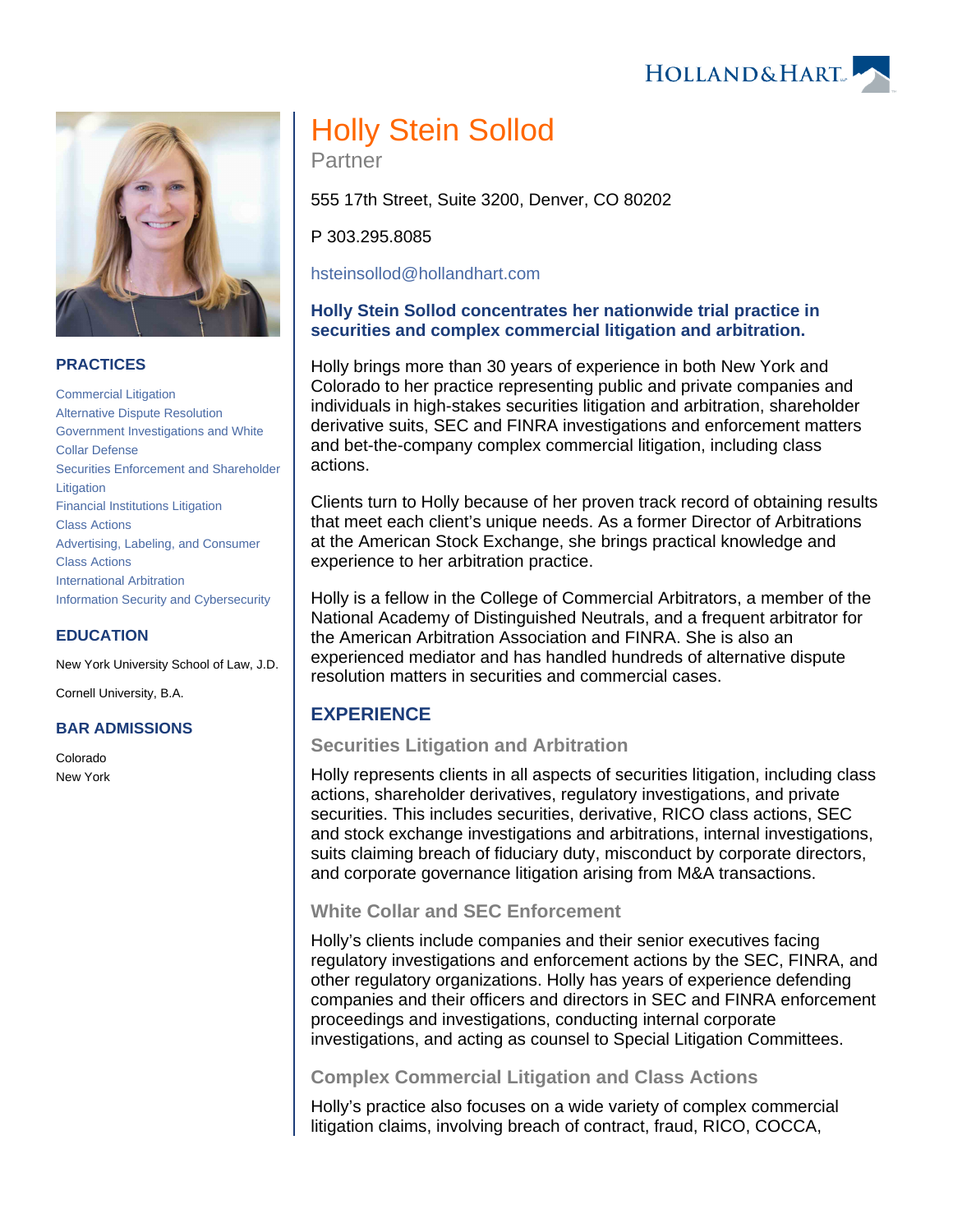**HOLLAND&HART** 

cybersecurity, consumer class actions, lender liability, TILA, FCRA, and TCPA class actions.

# **CLIENT RESULTS**

### **Securities Litigation and Arbitration**

Represented Great West Financial Services Equities Inc. in a week-long FINRA arbitration brought by terminated executive, seeking over \$900,000 in damages and expungement of his Form U-5. Arbitrators denied all relief to executive.

Represented Western Union and its top executives in several nationwide class action suits; achieved dismissal of all claims on motion to dismiss.

Represented Colorado Springs based cybersecurity company and its top executives in securities class actions; achieved dismissal of all claims on motion to dismiss.

Represented a Colorado based IT consulting company and its top executives in securities class action achieved dismissal of all claims on motion to dismiss.

Represented provider of electrotherapy medical devices used for pain management and rehabilitation and its executives in securities class action.

Represented internet solutions and telecommunications provider and its top executives in securities class actions.

Represented former CFO of Idaho educational publishing company in shareholder class action and related SEC litigation.

Represented publicly traded company in \$10 million earn-out dispute brought by former CEO of acquired company.

Represented Charles Schwab & Co., Inc. in FINRA arbitration involving \$60 million intraday margin call.

**Corporate Governance and Shareholder Derivative Suits**

Acted as counsel to Special Litigation Committee in Nevada shareholder derivative case seeking \$800 million in damages against DISH Network and its officers and directors.

Achieved dismissal of shareholder derivative suit against Western Union and its top executives on motions to dismiss for failure to make a pre-suit demand.

Achieved dismissal of shareholder derivative suit against IT consulting company on motions to dismiss for failure to make a pre-suit demand.

Acted as counsel to Special Litigation Committee in shareholder derivative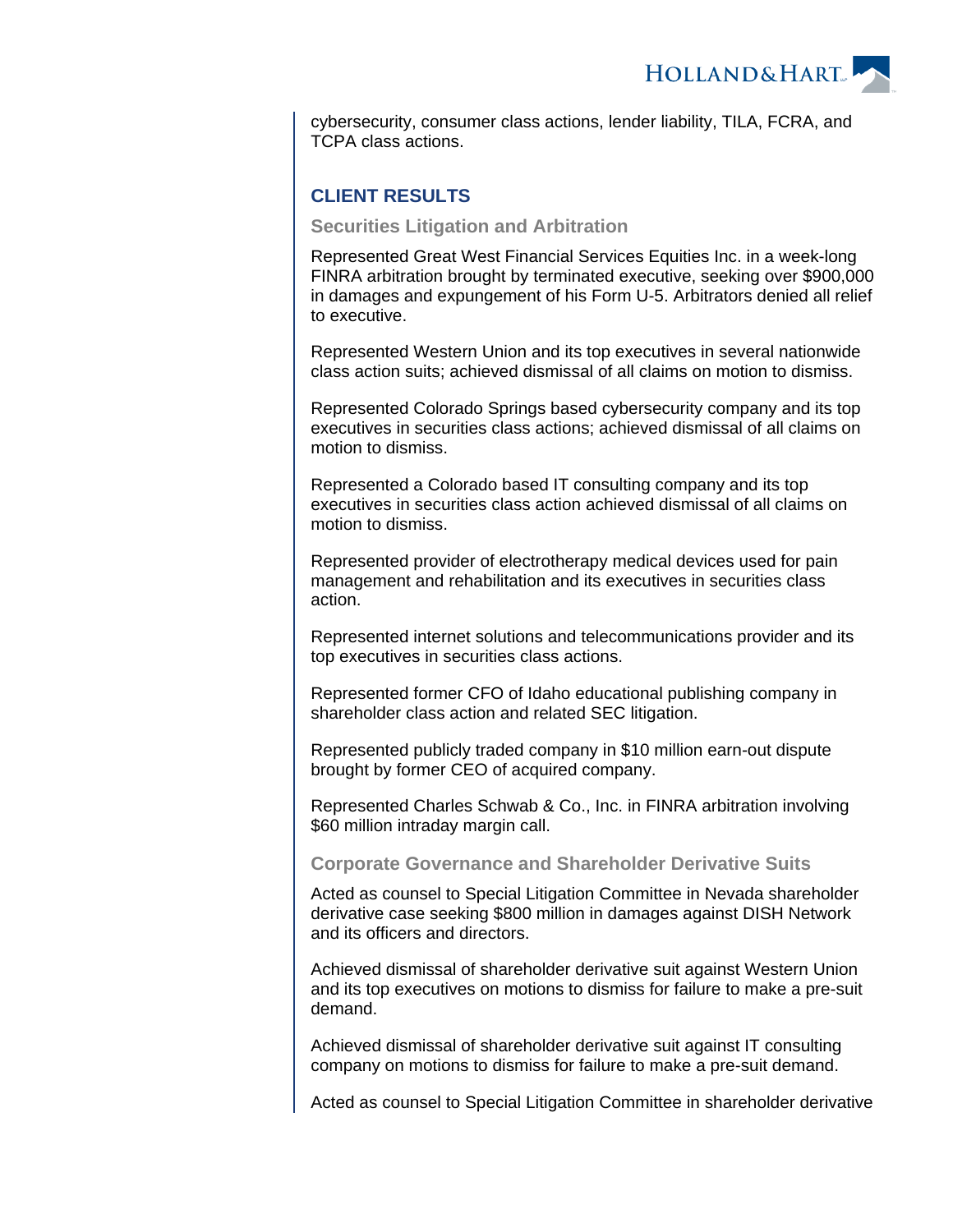

suit involving manufacturer of casino chips in Nevada.

Acted as counsel to Special Litigation Committee in shareholder derivative suit involving multi-level marketing company in Utah.

Representation of target corporations and directors in M&A litigation in Colorado, Nevada, and Utah.

## **White Collar and SEC Enforcement**

Defended hedge fund administrator in suits by investors in alleged Ponzi scheme in state and federal court.

Representation of CFO of sports nutrition company in SEC investigation and enforcement action involving under reporting of executive compensation.

Representation of former CFO of environmental emissions controls company in SEC investigation involving accounting irregularities.

Representation of CFO of Idaho company in SEC settled enforcement action.

Representation of individual investor in Chinese reverse merger in settled SEC enforcement action.

Representation of companies and individuals in state investigations into Ponzi schemes, the sale of annuities, insider trading, supervision, fraud, reverse mergers, accounting fraud issues and market timing.

## **Complex Commercial Litigation**

Won dismissal of consumer class action against Western Union alleging RICO violations.

Won summary judgment on breach of fiduciary duty claims brought by purported class members against UBS Financial Services Inc. in action relating to bank's sweeps program.

Representation of Nevada "pay day" loan companies in purported class actions alleging violations of The Telephone Consumer Protection Act ("TCPA").

Representation of Oklahoma bank in nationwide class action alleging violation of Truth in Lending Act (TILA) and consumer protection laws.

## **Arbitration and Mediation Practice**

More than 30 years' experience as an arbitrator and mediator in complex commercial and securities related cases. Chairperson qualified.

# **PUBLICATIONS**

"[From the Courtroom to the Zoom Room,](https://www.hollandhart.com/37461)" Holland & Hart News Update, Co-Author, 05/01/2020